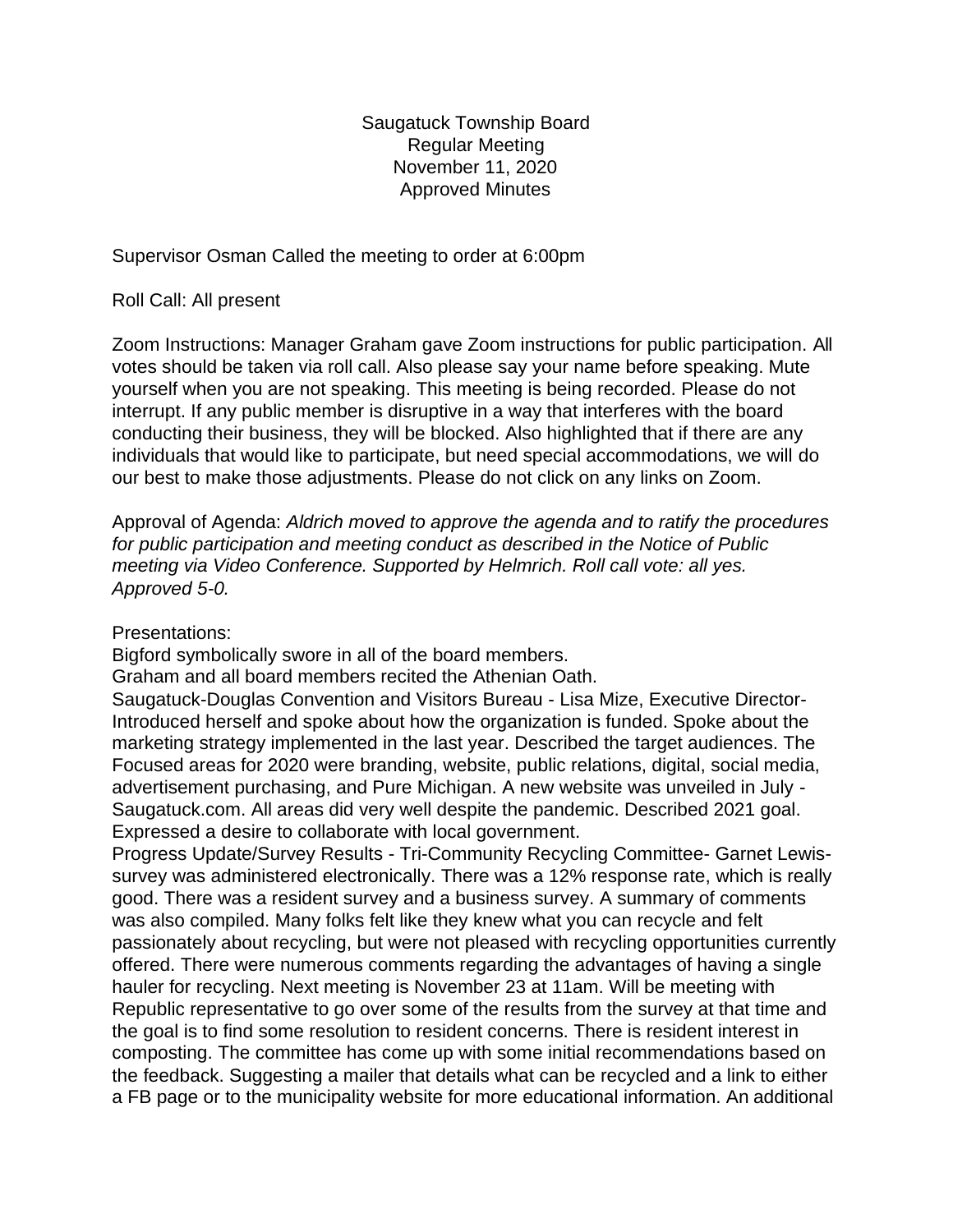action step is to publish educational articles 2 times a month in the Commercial Record. This is a great group of people who's task ends the end of December, but will most likely continue past then.

Public Comment:

Roy Mcilwaine- Applauded the work the recycling committee is doing.

Review of Invoices:

No questions or concerns from board members.

*Marcy moved to approve all bills and payroll in the amount of \$104,016.77 as presented.* Supported by Bigford. Discussion: Graham- the bills are a little higher this month due to the new roof for the Riverbluff Park pavilion and for tree removal at the cemetery. Roll call vote: all yes. Approved 5-0.

Treasurers Report: Helmrich -General Fund bank balance=\$1.7M - This is down by \$1M due to funding of our Michigan Class investment pool account. Total Revenue YTD is 17% below budget as is YTD expense. In General Fund only, revenue and expense are 3% below budget. Income from permits including marijuana and park donations are well ahead of budget. There are no departmental overages. CD value= \$763K - flat to last month. CLASS account is at \$1,000,056. Late summer tax payments continue to arrive; we have received 95% of billed parcel payments. A second notice to unpaid parcels went out last week. Prep for Winter bills has begun as they go to print by November 13. The annual audit took place the week before the election and went very well. Two summer tax disbursements to approve: #8 for \$49K total and #9 which is estimated for \$25K which and will go out on Friday. Need a vote on this. *Helmrich moved to approve summer tax disbursements #8 and #9 totaling approximately \$75K to be transmitted. Supported by Bigford. Discussion: none. Roll call vote: all yes. Approved 5-0.*

## Approval of Minutes:

*Marcy moved to approve the minutes of the October 14, 2020 regular meeting as presented. Supported by Aldrich. Roll call vote: all yes. Approved 5-0.*

Correspondence:

Helmrich - wanted to point out that there were 3 emails from Mr. McIlwaine received on Tuesday after the packet was compiled. Has shared these with manager Graham and Ms. Wells for their review. The subject of the emails was the VanHorn project.

Eliminating the Township Constable Position: Graham- At last month's meeting the Board requested that staff work with legal counsel to prepare a resolution to formally eliminate the constable position, unless changed later by the Township Board per state law. That resolution is included in today's packet. *Helmrich moved to adopt the Resolution No. 2020-12, a resolution concerning constables for the 2024 general election, as presented. Supported by Aldrich. Discussion: Helmrich thanked Graham for taking this on. Roll call vote: all yes. Approved 5-0.*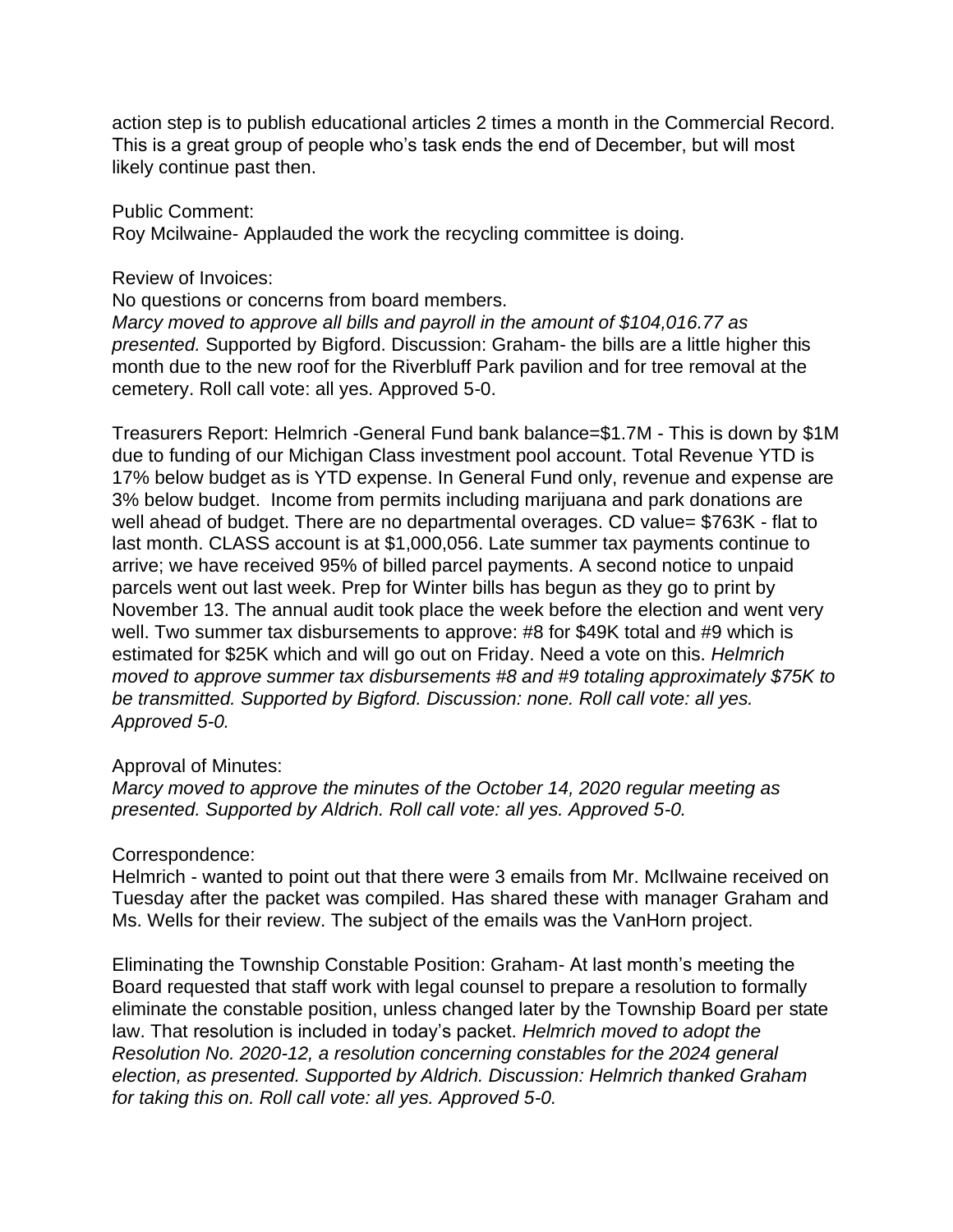Remote Participation in Public Meetings: Graham- this action would allow us more flexibility in holding meetings remotely going forward. This package of materials is designed to allow the Saugatuck Township's boards and commissions to continue meeting remotely in compliance with the requirements established by the recent amendments to the Open Meetings Act. Osman- the 3 motions are all related to and interlocking with one another. They provide greater flexibility in relation to meeting remotely.

*Aldrich moved to approve the adoption of the proposed Remote Participation Policy, as presented, and to direct staff to amend the Administrative Policy Handbook to incorporate it, as appropriate. Supported by Marcy. Discussion: Bigford question on all of the possible actions we are taking- can these be reviewed? Reversed? Amended? Graham- The Ordinance would be more difficult to reverse but it is possible. But, yes you all could put all of this in place and reverse it at any time. Also, there may be more changes to the Open Meetings Act that would affect these actions. Roll call vote: all yes. Approved 5-0.*

*Marcy moved to approve the adoption of Ordinance No. 2020-04, an ordinance to add a new article VI to Chapter 2 of the Code of Ordinances, Township of Saugatuck, Michigan, to authorize remote participation in board meetings during locally declared emergencies, as presented. Supported by Bigford. Discussion: Graham - this ordinance defines a process by which the township can declare a state of civil emergency only to allow for remote meetings. Roll call vote: all yes. Approved 5-0. Helmrich moved to approve the adoption of Resolution No. 2020-13, a resolution declaring a local state of civil emergency pursuant to Chapter 2, Article VI of the Township Code of Ordinances, as presented. Supported by Marcy. Discussion: none. Roll call vote: all yes. Approved 5-0.*

Resolution of Intent to join the Kalamazoo Lake Harbor Authority: Helmrich- On November 2 the City Council of Douglas unanimously voted to allow the township to join the Harbor Authority and to waive any entry fees. This Monday Saugatuck took a similar action that was also passed unanimously. The actions taken by those councils include a request/requirement for the township to take on the legal fees associated with rewriting the original interlocal agreement, but do not require payment for any past legal fees. Both Councils acknowledged past financial support by the township of the harbor in general. Graham - wanted to acknowledge Helmrich and all of his work on this. Reason for this memo is to solicit direction from the board on what direction staff should take on this. Is this still a priority? Marcy- question- what exactly is the role of the Harbor Authority? Helmrich - one area of interest for the Authority that comes to mind is exploring dredging during low water times. The Authority monitors and suggests things as a Tri-community. They do have monthly meetings. Thinks we should have two voting members on the Authority. Believes the Authority could do more work and generate more ideas with the township on board. Marcy- there are no automatic costs, correct? Helmrich- no. If there is a vote and there are costs associated with the action taken only the municipalities that vote yes would be required to go ahead with the action and take on the costs. Marcy - is there any staff time involved? Osman - its minimal.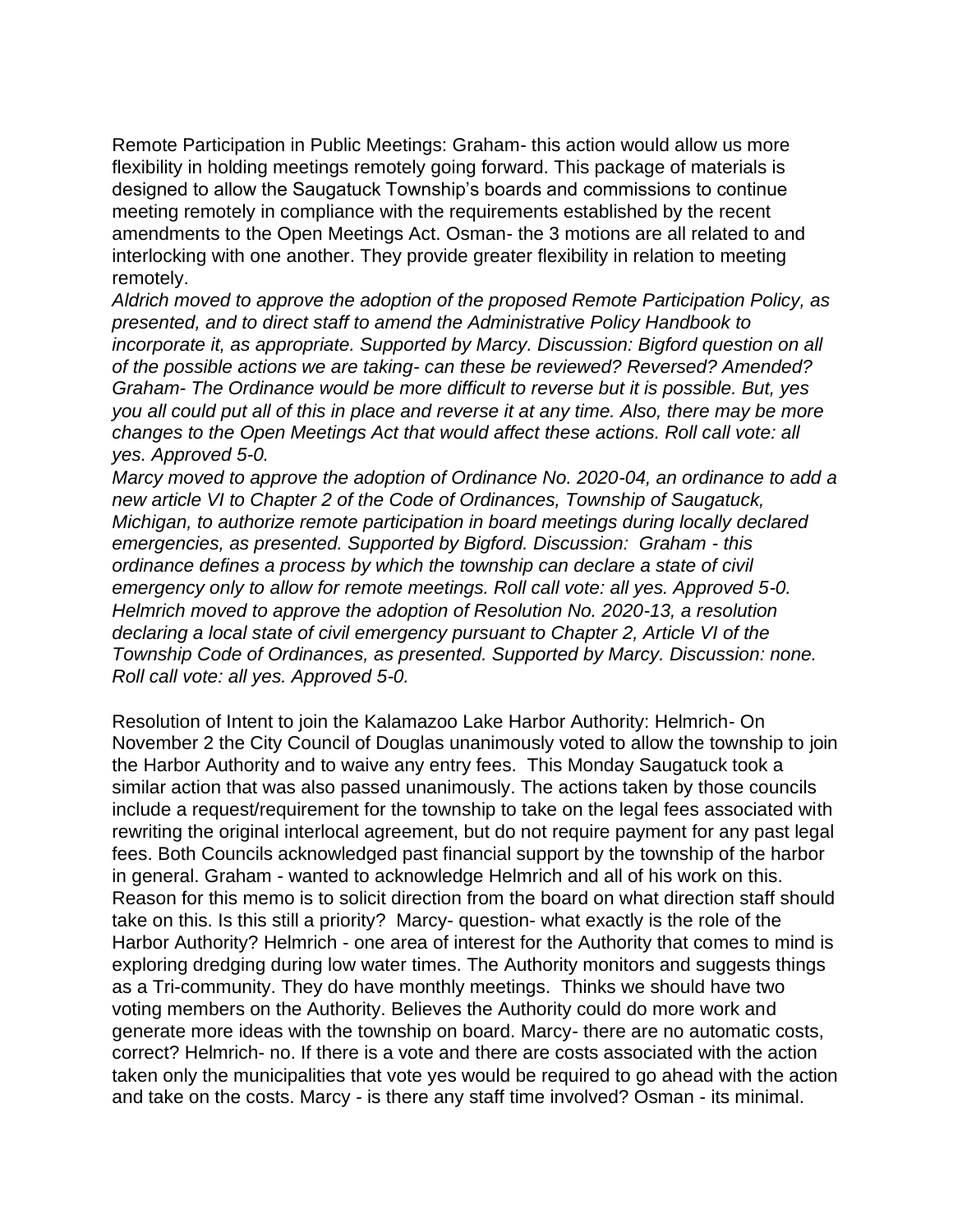Helmrich - traditionally the managers have attended the meetings and work could be involved if action was taken and projects were approved. Graham - in my experience this group is mostly advisory and deliberative in nature. Staff time is needed when projects are approved. As the Authority moves forward and further defines itself, the township would have a seat at that table to partake in that decision making. *Aldrich moved to direct the Township to prepare a resolution for the Township Manager to prepare a resolution for the Township Board to formally request to join the Kalamazoo Lake Harbor Authority to consider at a future meeting, and to propose amendments to the Act 7 Interlocal Cooperation Agreement creating the Kalamazoo Lake Harbor Authority, the Authority Bylaws, and the Authority Rules of Procedure, as appropriate to address the remaining conditions of the Township Board's Resolution of Intent. Supported by Bigford. Discussion: Osman - question for Helmrich - is there urgency to get this done? Graham's plate is rather full. Helmrich - this has been a long process already. It is not the most important thing on our slate, but would like to see it out there before the end of the year. Would not want to wait too much longer as both Douglas and Saugatuck finally acted. Roll call vote: all yes. Approved 5-0.*

MERS Adoption Agreement Addendums- Osman this is much less complicated than it appears. This has no financial implications and is simply a reporting stop. Helmrich we have had MERS for many years. *Helmrich moved to adopt the Defined Benefit Plan Adoption Agreement Addendum and the Hybrid Plan Adoption Agreement Addendum, as presented, and authorize the Township Clerk to sign them on behalf of the Township Board. Supported by: Marcy. Discussion: none. Roll call vote: all yes. Approved 5-0.*

Michigan State Police Rental Agreement - Osman- the State Police have been sharing the building with us for a long time and have a valuable presence in the community. Graham - the Michigan State Police have rented the space in our building since 2013. The current agreement expires at the end of 2020. Staff has been in contact with a representative from the MSP to enquire if there is mutual interest in continuing the relationship. Attached is a proposed lease agreement for your consideration. The proposed agreement is for a 1 year lease. Bigford- since we are talking about our building space I will speak about this here. First and foremost, I am not suggesting that we ask the MSP to leave. However, I do want to talk about the space that is is needed to conduct elections. We are close to having to add a precinct. It is my opinion that it is the best to have all precincts under one roof. Its less confusing for voters and the clerk and deputy are both onsite as the election experts. Its prudent to just talk about space. It may be courteous and conscientious to include the MSP in the conversation. It is possible too that our space needs could be satisfied in completely other ways. We had a wonderful election but at times we had an hour and a half wait. Much of this was due to Covid procedures. All of our voters were great and understanding of the wait, but we had great weather and if it had not been so nice out it would have been really helpful to have more space. Helmrich - this is the perfect time to bring this up after a very successful election. It is good to bring this up and include everyone in the conversation, including the MSP. Graham- is happy to reach out to the MSP to fill them in on the discussions we are having. Suggested that Bigford and Babinski visit the space to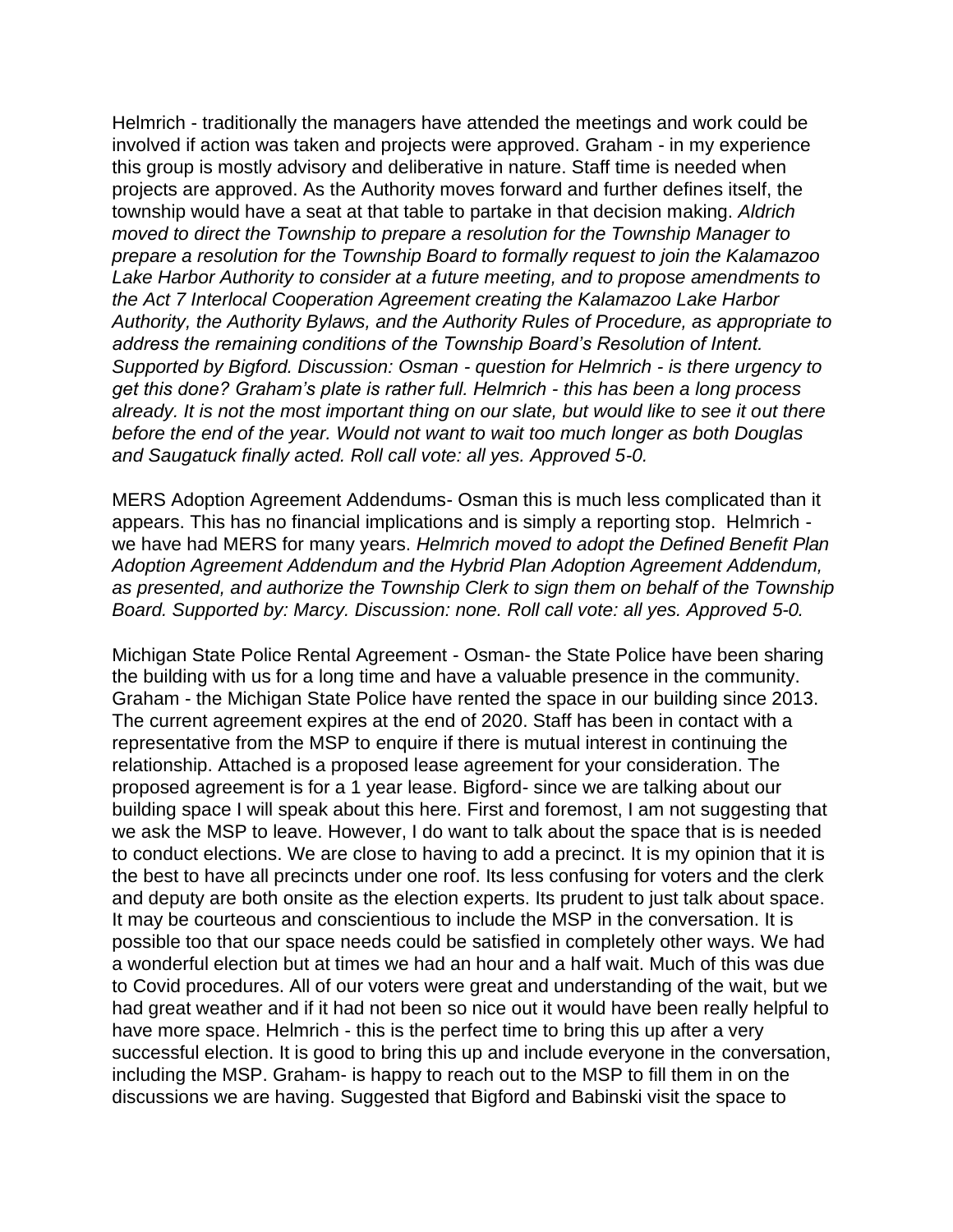determine usability of the space. Suggests, at some point to have a consultant come in to perform a space study for us. *Marcy moved to authorize the Township Clerk to execute the proposed 2021 Rental Agreement between Saugatuck Township and the State of Michigan. Supported by Aldrich. Discussion: none. Roll call vote: all yes. Approved 5-0.*

Goal Setting Workshop- Graham- Last year was the first time Saugatuck Township has conducted a goal setting workship and is pleased that we are planning on holding them annually. It worked out really well in developing the budget for this year and in giving staff direction. Lary Nielsen will be facilitating the workshop on December 5. Location and exact time to be determined. We hope to have it in person, but may need to hold this meeting remotely. *Bigford moved to schedule a special meeting of the Saugatuck Township Board on Saturday, December 5, 2020, at a time and location to be determined by staff, for the purpose of conducting a goal-setting and strategic planning workship, and direct the Township Manager to post notice of the special meeting in accordance to the Open Meeting Act, as appropriate. Supported by Helmrich. Discussion: Aldrich- is happy that a remote meeting is being considered, Marcy- it does not appear that the Covid situation will improve before December 5. Grahamappreciates the flexibility of the board. Aldrich this is a great way for us to determine direction for the next 4 years. Appreciates Graham's work on this. Helmrich - this sets a template with measurables. Roll call vote: all yes. Approved 5-0.*

Township Committee Commission Appointments: Osman Jon is on the Planning Commission, Stacey is on the fire board, Marcy is the liaison with the road commission. Mike McGuigen is the liaison to the Kal-Lake board. Are you satisfied with your appointments? Aldrich - enjoys it and is learning more. Would like to continue on. Osman would like to appoint Aldrich to the Fire Board. Helmrich- would like to continue on as member ex-officio on the Planning Commission. Is so pleased with the gains the Planning Commission has made. Osman would like to appoint Helmrich to the Planning Commission. Would also like to appoint Marcy to the road commission if she is willing. Marcy - yes I am willing. The road commission is great to work with and I have Graham for support. *Bigford moved to accept the appointments made by Osman of Helmrich to the Planning Commission, Marcy to the Road Commission and Aldrich to the Fire Board. Supported by Helmrich. Discussion: none. Roll call vote: all yes. Approved 5-0.*

Planning Commission: Helmrich -The Planning Commission met via Zoom on September 28, 2020. Public comment was heard on the pond and sand mining on the Van Horn property. A Special Approval Use application was considered for the retail sale of classic automobiles within the C-1 District in a portion of a warehouse building on Commercial Drive (Scott Bosgraaf's project on 135<sup>th</sup> Avenue). Passed unanimously. A zoning ordinance text and map amendment to establish a groundwater protection ordinance and overlay zone was discussed. Representatives from Northshore spoke against it during the public hearing. Suggested that township attorney and the engineer who mapped the area present to the PC at next meeting. Item was tabled by a vote of 5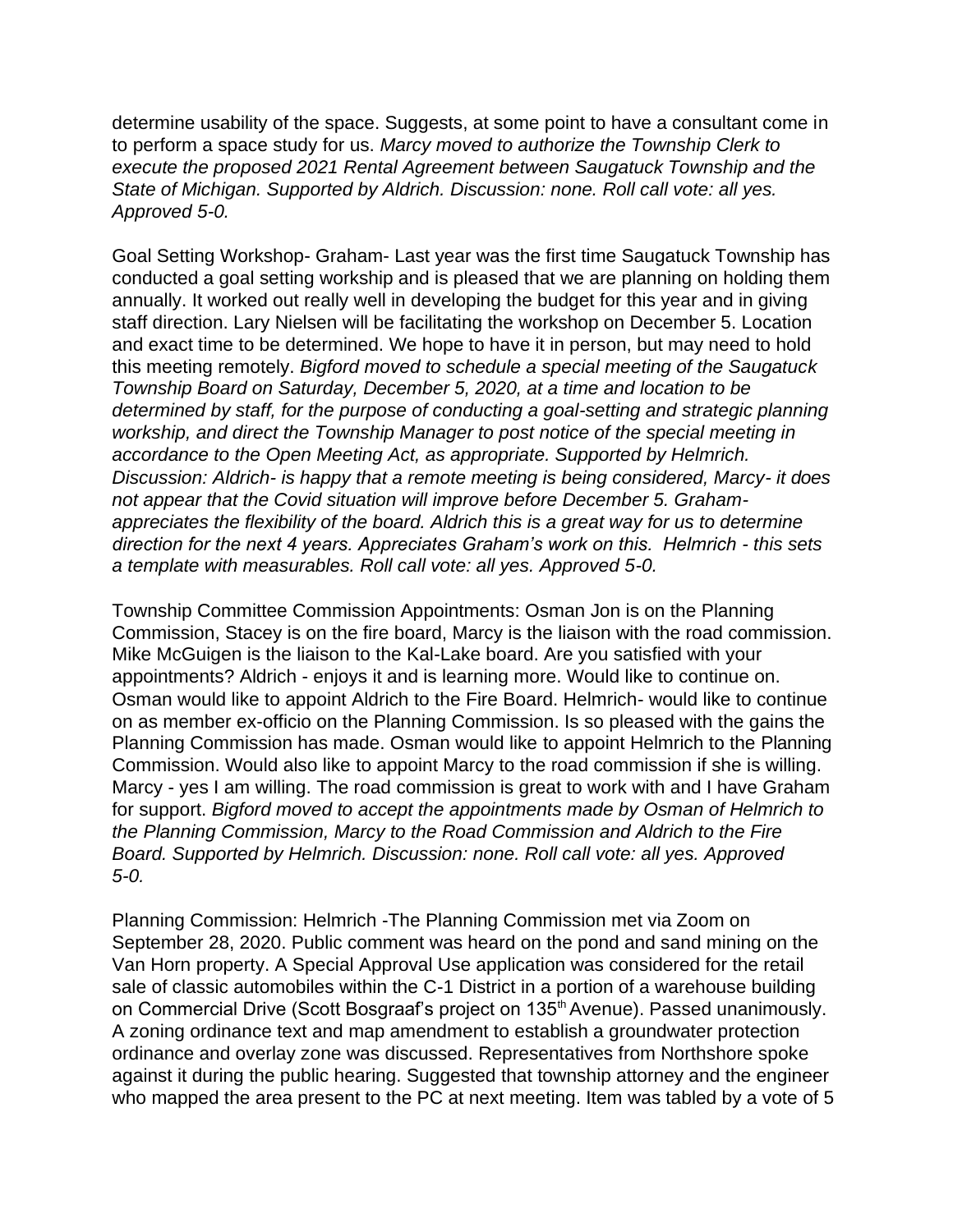– 2. Resident Jon Vander Beek presented his Master Trail plans and discussed his attempts to obtain easements from property owners to allow for public access to certain trails. Recommended we consider a tree preservation ordinance like the one in Park Township. Discussion on adding an "As Built" condition or adopting an ordinance to require approved projects to submit accurate plans upon completion to show that conditions were all met 'as built.' Further discussion of Master Plan. PC members have all submitted on which new committees they would like to serve including housing, mobility, rural character, and the Blue Star Highway corridor. Next PC meeting will be on Monday, December 14 at 7:00pm via Zoom.

Parks Commission: Graham- encourages the board to check out the new roofon the pavilion at Riverbluff Park. It is impressive.

Kalamazoo Lake Water and Sewer Authority: Osman will ask McGuigen to submit at least quarterly reports. The rates study will be friday of thisweek.

Interurban Board- Please see Babinski's report in the packet.

Open Board Report: Aldrich- Hiked with Jon Vanderbeek and learned more about his trail plan. Toured the marijuana grow facility - Hercules. It was informative and amazing. It is a top notch and very secure facility. Helmrich commended Bigford and Babinski for conducting a wonderful election. Bigfordacknowledged her election team. Marcy- thanked the election team for a successful election. Reminder to be safe and careful in relation to Covid. Osman- great job to Bigford regarding the election. The Blue Star bike path committee is ready to meet and move forward.

Managers Report: Graham - Working on an maintenance plan andreplacement schedule. The goal is to be more proactive and avoid unexpected expenses. This will be a budgeting tool. The Wellhead Protection Ordinance- work on this is progressing. Will be kicking off the Rates Study at the end of the week. The road plan updates and funding review is also commencing. Lakeshore Drivethe road commission authorized their director and a consulting firm to put together a grant application. This would be in preparation for a possible FEMA grant. Work is being done to get closer to long term solutions for Lakeshore Drive. More than likely the township will be asked to pass a resolution in support of the grant application. Has been preparing a memo for the board regarding the Tax Limitation Proposal that was passed by the Countyelectorate last week.

## Public Comment-

Mr. Wieringa - wanted to thank Manager Graham and Zoning Administrator Wells for listening to neighbor complaints regarding the unpermitted sand mining. EGLE has taken action and we appreciate that as well. Has used several advanced tools to determine the size of the pond and believes thepond is at least 6 acres in area. Wants the planning commission to require Mr. VanHorn to pay for a survey to prove that the pond was built as designed.